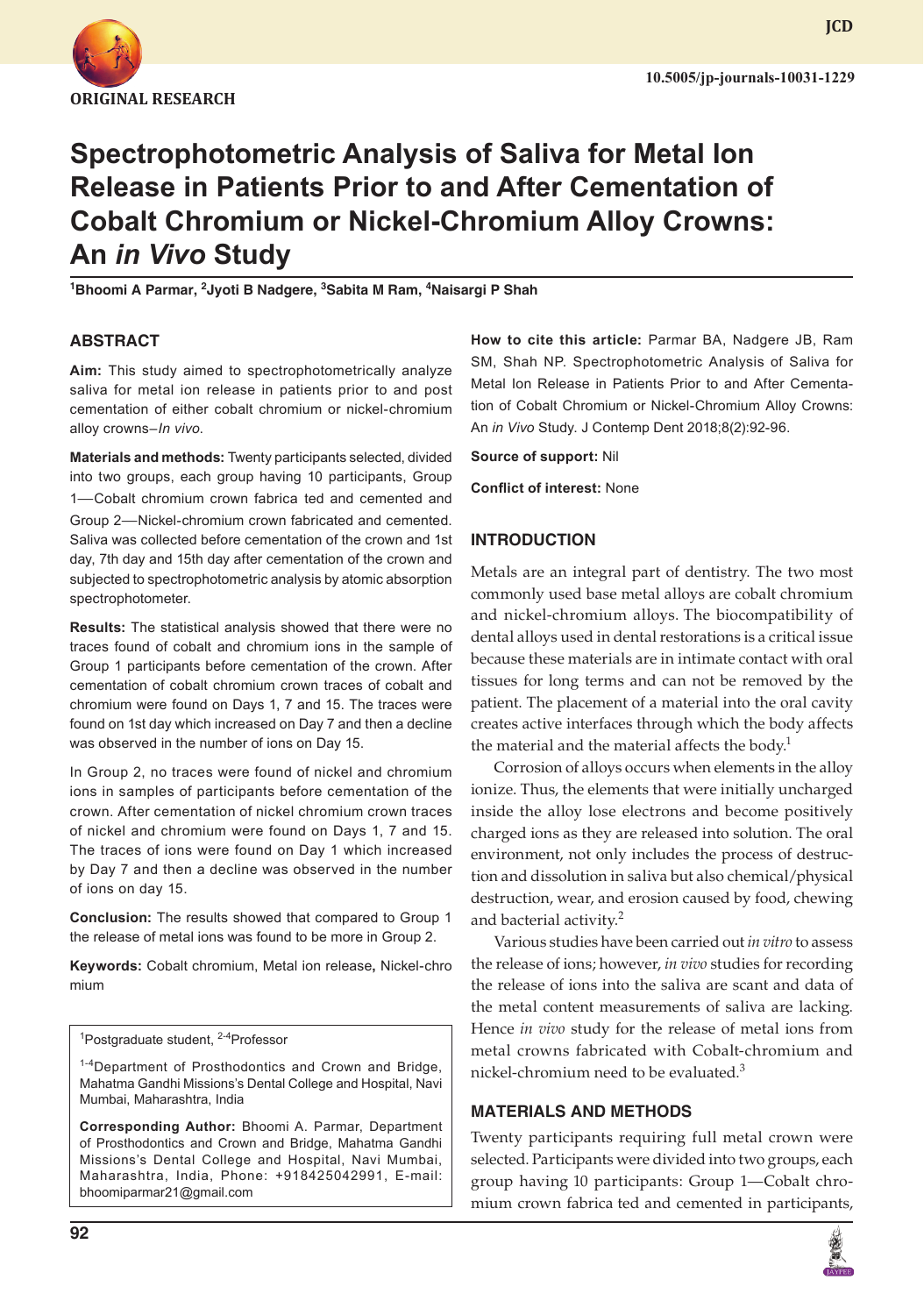and, Group 2—Nickel-chromium crown fabricated and cemented in participants.

Unstimulated saliva was collected in sterile polypropylene tubes prior to preparation of crown for spectrophotometric analysis.

All the saliva samples were collected in the morning, and the participants were advised to refrain from intake of any food or beverage (water exempted) one hour before the test session. Chewing gum and intake of coffee was also prohibited during this hour. The participants were advised to rinse his or her mouth with 15mL deionized and distilled water for 30 seconds and then to relax for half an hour. The participant was then asked to swallow to void the mouth of saliva. The participant was instructed to seat erect and let the saliva collect in his or her mouth. The saliva was then aspirated with a sterile 5ml needless syringe<sup>3,4</sup> 5 mL of saliva was collected. The saliva then was transferred to a polypropylene tube and secured with rubber stops. The collected was saliva sample was then within an hour carried to the laboratory. The saliva sample was placed at room temperature. As the study is concerned with the inorganic matter there is no effect of room temperature on it, hence the saliva sample before being taken to the laboratory was placed at room temperature.

Tooth preparation for receiving full metal crown restoration was done following the biomechanical principles. Full metal crowns were cemented as per assigned groups. Saliva samples were collected on Days 1, 7 and 15 in a similar procedure as done prior to tooth preparationfor spectrophotometric analysis.

The atomic absorption spectrophotometer analyzed the saliva samples from Groups 1 and 2.

For Groups 1 and 2 patients, after collection of the saliva according to the assigned time the sample was transferred to a conical flask and digested on a hot plate with 5% of HNO3 for one hour. After dry-up,  $5\%$  HNO<sub>3</sub> was added to make up 100 mL volume.

The sample was then subjected to atomic absorption spectrophotometer for analysis of: *Group 1*: Ni and Cr metal ions

*Group 2*: Co and Cr metal ions.

# **Cobalt Analysis**

The atomic absorption spectrophotometer was calibrated the sample solution was aspirated with pipette and absorbance was measured at 240.7 nm wavelength.

# **Chromium Analysis**

The atomic absorption spectrophotometer was calibrated the sample solution was aspirated with pipette and absorbance was measured at 357.9 nm wavelength.

#### **Nickel Analysis**

The atomic absorption spectrophotometer was calibrated and the sample solution was aspirated with pipette and absorbance was measured at 232.0 nm wavelength.

The values, then obtained for Group 1 and 2 were tabulated and subjected to statistical analysis.

## **RESULTS**

Metallic ion release from Groups 1 and 2 was described in the form of mean and standard deviation. Two types of metal ions released from Group 1 were analyzed during the study period: cobalt (Co), chromium (Cr). Two types of metal ion released from Group 2 were analyzed during the study period: nickel (Ni), chromium (Cr).

In Group 1, after cementation of cobalt chromium crowns the mean value for the release of cobalt was maximum on Day 7 (0.1562 ppm  $\pm$  0.09353 SD), and the minimum was on Day  $15 (0.0826 \pm .05944$  SD) (Table 1 and Graph 1). The mean value for the release of chromium was maximum on Day 7 (0 .1221  $\pm$  .14496 SD), and the minimum was on day 15 (0. 0174 ± .00955 SD) (Table 2 and Graph 2).

**Table 1:** Comparison of changes in cobalt metal ion levels on different time intervals for Group 1

| Time     |        |    | Std.      | Std. error |
|----------|--------|----|-----------|------------|
| interval | Mean   | Ν  | deviation | mean       |
| Control  | 0.0000 | 10 | 0.00000   | 0.00000    |
| Day 1    | 0.1138 | 10 | 0.06382   | 0.02018    |
| Day 7    | 0.1562 | 10 | 0.09353   | 0.02958    |
| Day 15   | 0.0826 | 10 | 0.05944   | 0.01880    |



**Graph 1:** The cobalt ion release for Group 1 participants at various time intervals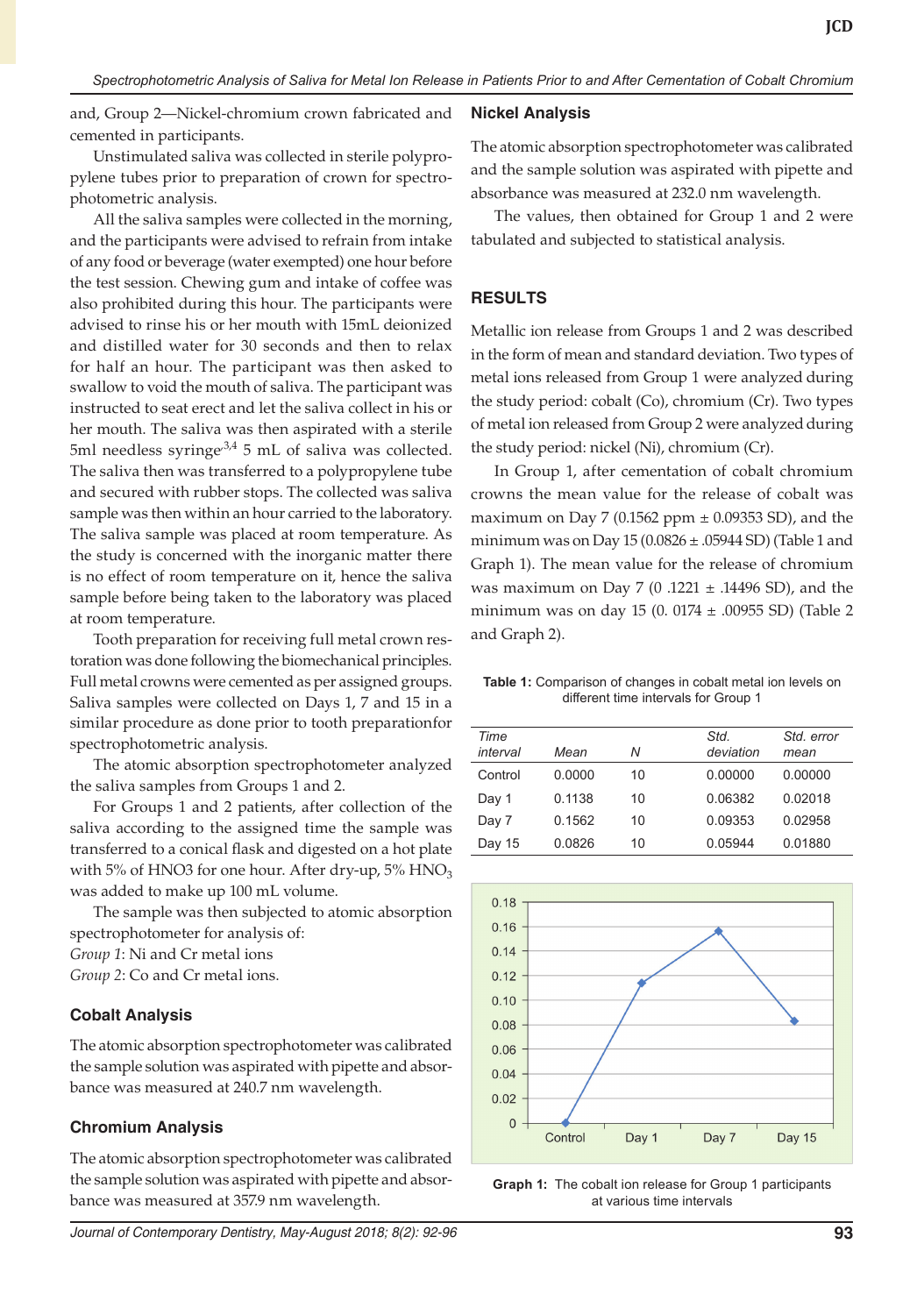**Table 2:** Comparison of change in chromium metal ion levels on different time intervals for Group 1.

| Time<br>interval | Mean   | Ν  | Std.<br>deviation | Std. error<br>mean |
|------------------|--------|----|-------------------|--------------------|
| Control          | 0.0000 | 10 | 0.0000            | 0.0000             |
| Day 1            | 0.0456 | 10 | 0.06020           | 0.01904            |
| Day 7            | 0.1221 | 10 | 0.14496           | 0.04584            |
| Day 15           | 0.0174 | 10 | 0.00955           | 0.00302            |



**Graph 2:** The chromium ion release for Group 1 participants at various time intervals

In Group 2, after cementation of nickel chromium crowns the mean value for the release of nickel was maximum on day 7 (0 .3993  $\pm$  0 .13072 SD) and the minimum was on day 15 (0.1374  $\pm$  0 .04858 SD) (Table 3 and Graph 3). The mean value for the release of chromium was maximum on day  $7(0.1268 \pm 0.3428$  SD) and the minimum was on day  $15 (0.0411 \pm 0.00782 \text{ SD})$  (Table 4 and Graph 4).

**Table 3:** Comparison of change in nickel metal ion levels on different time intervals for Group 2

| Time<br>interval | Mean   | Ν  | Std.<br>deviation | Std. error<br>mean |
|------------------|--------|----|-------------------|--------------------|
| Control          | 0.0000 | 10 | 0.0000            | 0.0000             |
| Day 1            | 0.1981 | 10 | 0.06631           | 0.02097            |
| Day 7            | 0.3993 | 10 | 0.13072           | 0.04134            |
| Day 15           | 0.1374 | 10 | 0.04858           | 0.01536            |

**Table 4:** Comparison of change in chromium metal ion levels on different time intervals for Group 2.

| Time<br>interval | Mean   | Ν  | Std.<br>deviation | Std. error<br>mean |
|------------------|--------|----|-------------------|--------------------|
| Control          | 0.0000 | 10 | 0.00000           | 0.00000            |
| Day 1            | 0.0797 | 10 | 0.02320           | 0.00734            |
| Day 7            | 0.1268 | 10 | 0.03428           | 0.01084            |
| Day 15           | 0.0411 | 10 | 0.02474           | 0.00782            |



**Graph 3:** The nickel ion release for Group 2 participants at various time intervals



**Graph 4:** The chromium ion release for Group 2 participants at various time intervals

Comparison of the release of chromium ions on Days 1, 7 and 15 between Groups 1 and 2 using independenttest revealed that comparison was statistically significant (p >0.05), indicates the average score is significantly more in Group 2 than Group 1 (Table 5 and Graph 5).

Comparison of the release of cobalt chromium ions and nickel chromium ions on Days 1, 7 and 15 between Groups 1 and 2 using independent-test revealed that comparison was statistically significant ( $p$  <0.05), indicates the average score is significantly more in Group 2 than Group 1 (Table 6 and Graph 6).

**Table 5:** Analysis of variance (independent t-test) for comparison of concentration of chromium metal ions at different time intervals for Groups 1 and 2

| Days   |          | Df | Sig.<br>$(2-tailed)$ | Mean<br>difference |
|--------|----------|----|----------------------|--------------------|
| Day 1  | $-1.670$ | 18 | 0.112                | $-0.03408$         |
| Day 7  | $-.099$  | 18 | 0.922                | $-0.00466$         |
| Day 15 | $-2.828$ | 18 | 0.011                | $-0.02372$         |

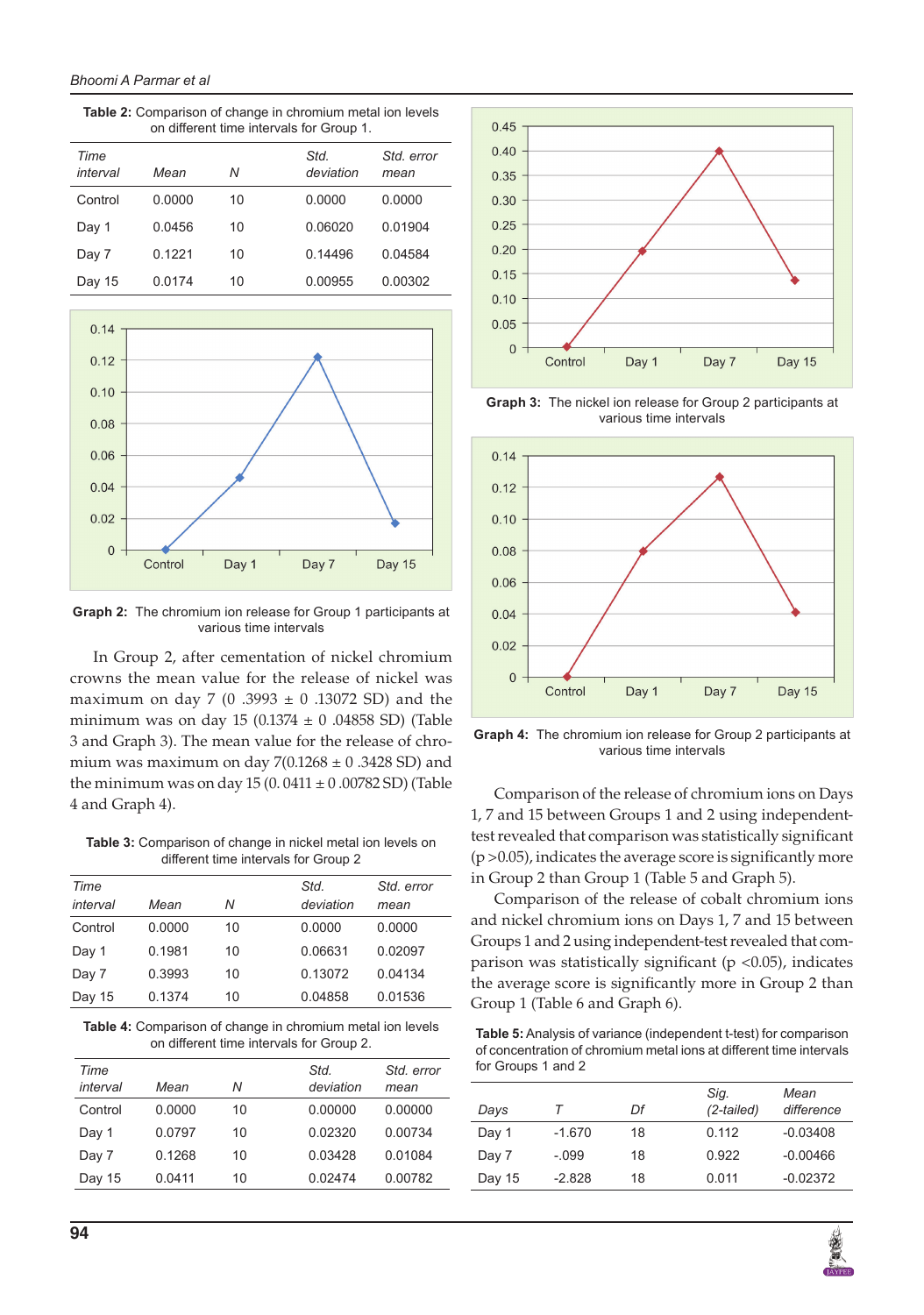

**Graph 5:** The comparison of chromium ion release from Group 1 and Group 2 participants at various time intervals

**Table 6:** Analysis of variance (independent t-test) for comparison of concentration of cobalt chromium ions and nickel chromium ions at different time intervals for Groups 1 and 2

| Time     |          |    | Sig.         | Mean              |
|----------|----------|----|--------------|-------------------|
| interval |          | Df | $(2-tailed)$ | <b>Difference</b> |
| Day 1    | $-2.536$ | 38 | 0.015        | $-0.05919$        |
| Day 7    | $-2.684$ | 38 | 0.011        | $-0.12389$        |
| Day 15   | $-2.148$ | 38 | 0.038        | $-0.03926$        |
|          |          |    |              |                   |



**Graph 6:** Comparison of release of cobalt chromium ions and nickel chromium ions in Groups 1 and 2 at various time intervals

#### **DISCUSSION**

Various types of alloys are available in dentistry to be used for crown and bridge. In developing countries, base metal alloys are more popularly advised. However, the common decisive factor for all these materials is the permanent survival of them in the oral cavity for a prolonged time without the ability to be removed by the patient. Therefore, knowledge about the elemental release from these materials into the oral cavity is of great importance . The biocompatibility of dental alloys used in fixed prosthodontics is a critical issue because these

materials are in intimate contact with oral tissues for long terms and cannot be removed by the patient.<sup>1</sup>

Irrespective of the material placed, these interactions occur depending on the material, the host, the masticatory forces and conditions placed on the material.<sup>5</sup> Nickel-chromium alloys are not as thermodynamically stable, and a major aspect of their corrosion resistance is related to the formation of a thin, protective oxide film on the metal surface, which is a passive film. If the oxide film is disrupted, then the metal or alloy must re-passivate in order for the material to be protected<sup>6</sup>. Nickel-chromium alloys show unstable galvanic corrosion behavior.<sup>7</sup>

Fisher stated that nickel is one of the most common causes of allergic contact dermatitis, especially in women.<sup>8</sup> The average dietary intake of nickel 200 to 300 μg/day, chromium 50 to 200 μg/day and cobalt 250 μg/ day.9

Cobalt is an essential element for life in small quantities. Median lethal dose (LD50) values of soluble cobalt salts have been found to be between 150 and 500 mg/kg. The prevalence of nickel sensitivity in the general population has been estimated to range from 6.7 to 17.5%. It has been recommended that patients who are highly sensitive should not exceed a nickel concentration intake threshold of 0.06 mg/l.

Next to nickel and chromium, cobalt is a major cause of contact dermatitis and is carcinogenic. However, in the present *in vivo* study the release of cobalt, chromium and nickel ions from Groups 1 and 2 were within the physiological limit.10

Many *in vitro* studies have been performed for investigation of metal ions released from dental cast alloys. But in the oral environment, this includes not only the process of destruction and dissolution in saliva but also chemical/physical destruction, wear and erosion caused by food, chewing and bacterial activity. Biting stresses on prosthesis can be tremendously great, and temperatures fluctuation may between 25° C and 45° C and pH may change instantaneously from acidic to alkaline.<sup>11</sup> The metal ions leaching from the dental material have been attributed to be the main cause for allergic or inflammatory reaction, these metal ions released from metal alloys are carried to the oral cavity or transported to the gastrointestinal tract after being swallowed.<sup>12</sup> Thus, it is imperative to evaluate the material reactivity in the oral cavity, which is governed by thermodynamic principles and electrochemical reaction kinetics.

According to the values obtained in Group 1 both the cobalt and chromium reaches a peak level on the Day 7 then the rate of release diminishes with time. Also with the Group 2 the nickel and chromium reach